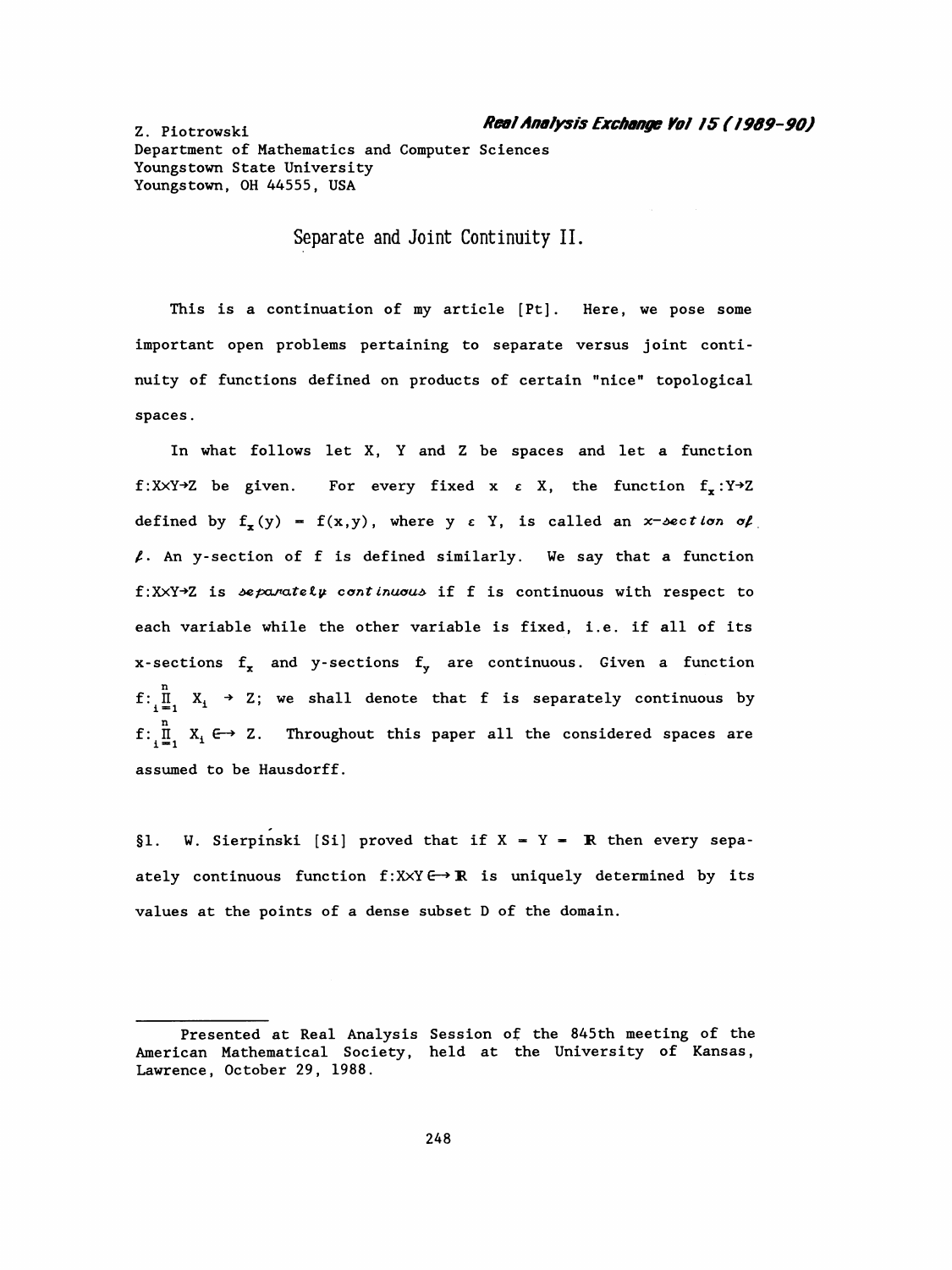This result is valid if the domain space is, roughly speaking, either:

a) both X and Y are metric and either X or Y is Baire [see Mc], or b) if X is Baire and Y is second countable (see  $[GN]$  and  $[Co]$ ).

It will be interesting to know "the size" (in various Remark 1. senses) and Borel class of the set D, in general case.

The "almost-continuity" condition for a function to be Remark 2. "uniquely determined by its values at the point of a dense subset D of the domain" also seems to be worthwhile of some deeper analysis, see for example [Ne].

Problem 1. Characterize X's such that Lierpinski theorem holds, y  $be$  ind compact.

 $§2.$ R. Kershner [Ke] showed that the set D(f) of discontinuity points of any separately continuous function f:  $\mathbb{R}^n \in \mathbb{R}$  has the dimension at most n-2. As we know, if X is separable metric, then ind  $X$  = Ind  $X$  = dim  $X$ , where ind, Ind and dim stand for the small inductive dimension, the large inductive dimension and the covering dimension, respectively.

Problem 2. Let us assume that  $\mathcal{R}_1$ ,  $\mathcal{R}_2$ ,...,  $\mathcal{R}_n$  are "nice" normal spaces and let  $\mu$ :  $\prod_{i=1}^{n} x_i \leftrightarrow \mathbb{R}$ . Must Ind  $\mathfrak{D}(\mu) \leq n-2$  (or dim  $\mathfrak{D}(\mu) \leq n-2$ )? In particular, is this true if  $\mathcal{X}_1$  s are compact?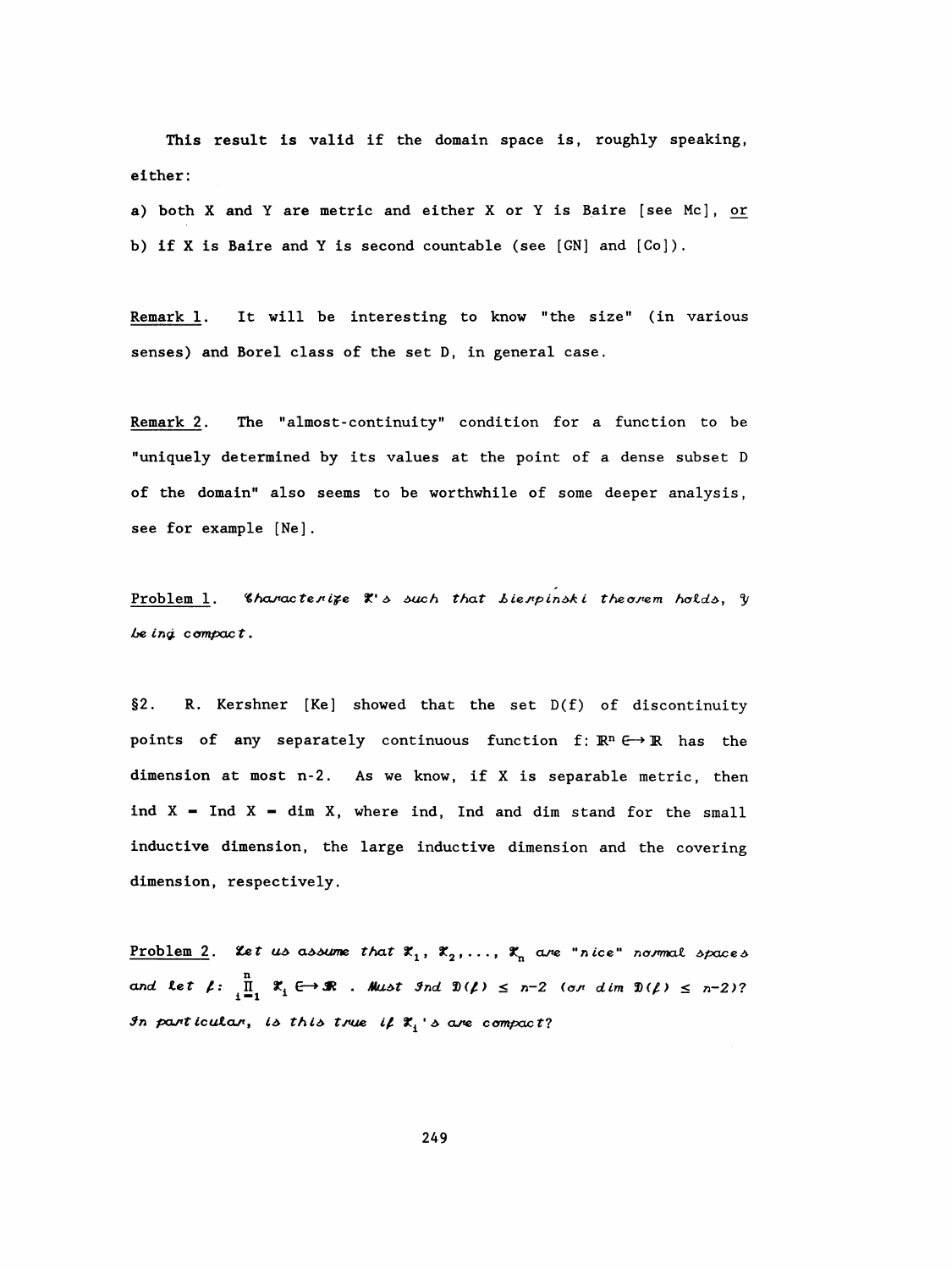Remark 3. It is worthwile to know that there have been studies of "the size" (in various senses) of D(f) for a separately continuous function  $f: \mathbb{R}^2 \rightarrow \mathbb{R}$ . In fact, G. C. Young, W. H. Young [YY] (see also [Pt] p. 296) showed that D(f) may be large in sense of cardi nality - may be uncountable in every rectangle contained in the unit square. T. Tolstoff [To] constructed a function f:  $\mathbb{R}^2 \rightarrow \mathbb{R}$ whose  $D(f)$  has a *positive* Lebesgue measure (!) being large in measure-theoretical sense.

§3. Following [SR] a space X is called Namioka if for any compact space Y and any metric Z:

(\*) every separately continuous function  $f:X \times Y \rightarrow Z$ there is a dense  $G_{\delta}$  set  $A \subset X$  s.t.  $A \times Y \subset C(f)$ , where C(f) stands for the set of points of (joint) continuity of f.

 Remark 4. It has been shown [Ch] that a metric space Z in this definition can be replaced by the unit interval. However, an interesting question is how far can we go in relaxing the condition upon the range space Z (see an analogical problem for Blumberg spaces (compare §7), ([PS] and [BP])).

 Remark 5. One cannot expect Z to be "too large" for if [Ch] p. 459 shown that even in the case when  $X - Y - [-1,1]$  (closed interval with Euclidean topology), there is a compact space Z namely  $Z =$  $C([-1,1]^2, [-1,1])$  equipped with the pointwise convergence topology,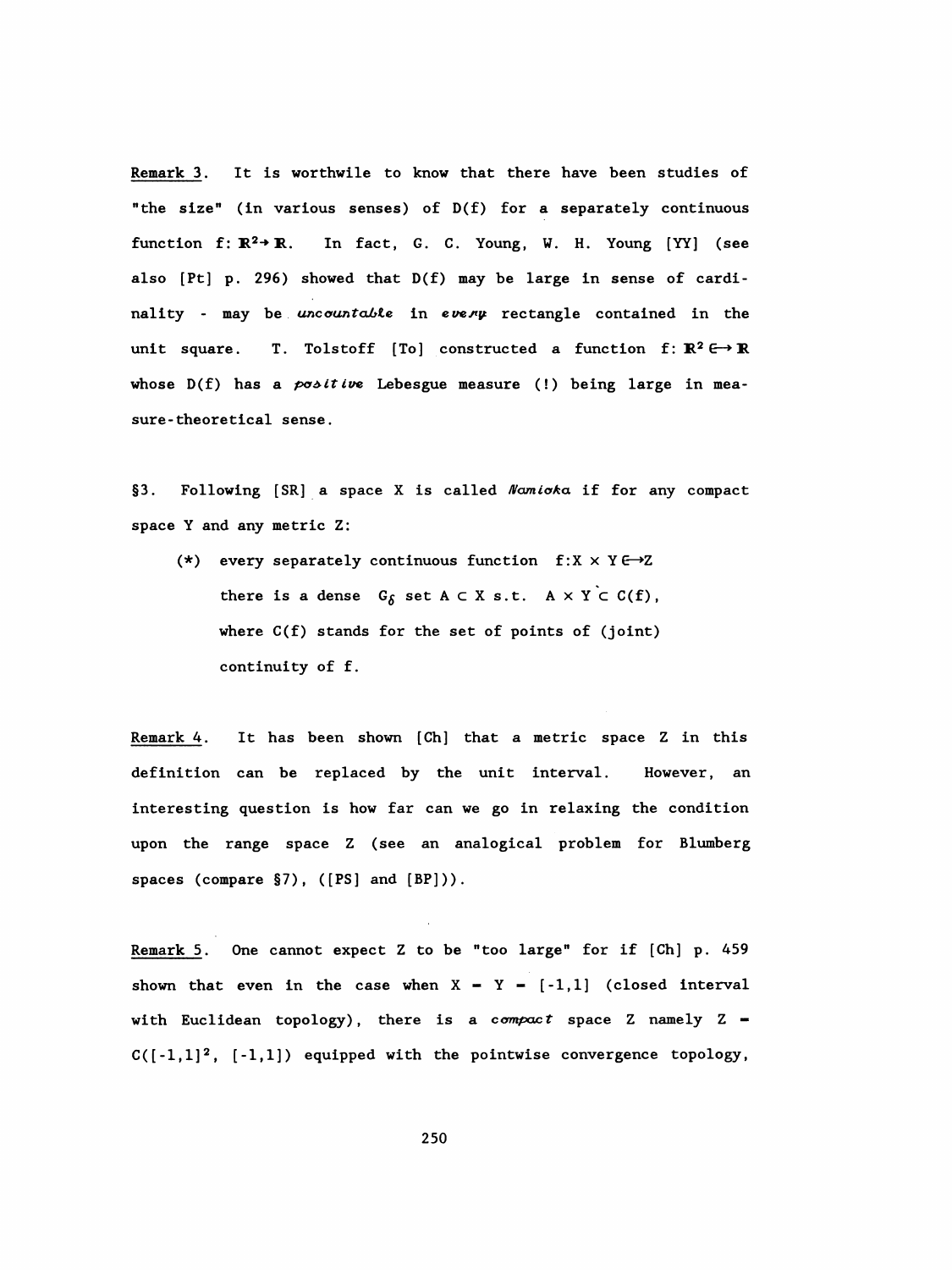so that  $(*)$  fails.

The following problem constitutes essentially Problem 944 I recorded in the New Scottish Book (Wroc/Law, Poland) in 1978.

Problem 3. Let X be Namicka, y be compact and let I be any second countable, or more generally, a space having  $\sigma$ -disjoint base. Does  $(*)$  hold?

Since it has been shown ([SR]) that all completely regular Namioka spaces are Baire and, obviously, in Baire spaces residual sets coincide with sets containing dense  $G_{\delta}$  subsets, we can replace the condition "dense  $G_{\delta}$  set A" in (\*) by "residual set A" (for completely regular X's).

 $§4.$ R. Kershner [Ke] characterized the set D(f) of discontinuity points of  $f: \mathbb{R}^2 \longrightarrow \mathbb{R}$ , namely

Let  $S \subset \mathbb{R}^2$ . Then S is D(f) of a certain function f:  $\mathbb{R}^2 \to \mathbb{R}$ iff S is an  $F_{\sigma}$  contained in the product of two sets of first category.

This result has been generalized to compact metric spaces, see  $[BN]$ .

Problem 4. Characterize  $\mathfrak{D}(f)$  for functions f:  $\mathfrak{X} \times \mathfrak{Y} \rightarrow \mathfrak{R}$ , where X and  $y$  are compact spaces.

 $§5.$ It has been shown [SR] that all metric Baire spaces or separable Baire spaces are Namioka.

251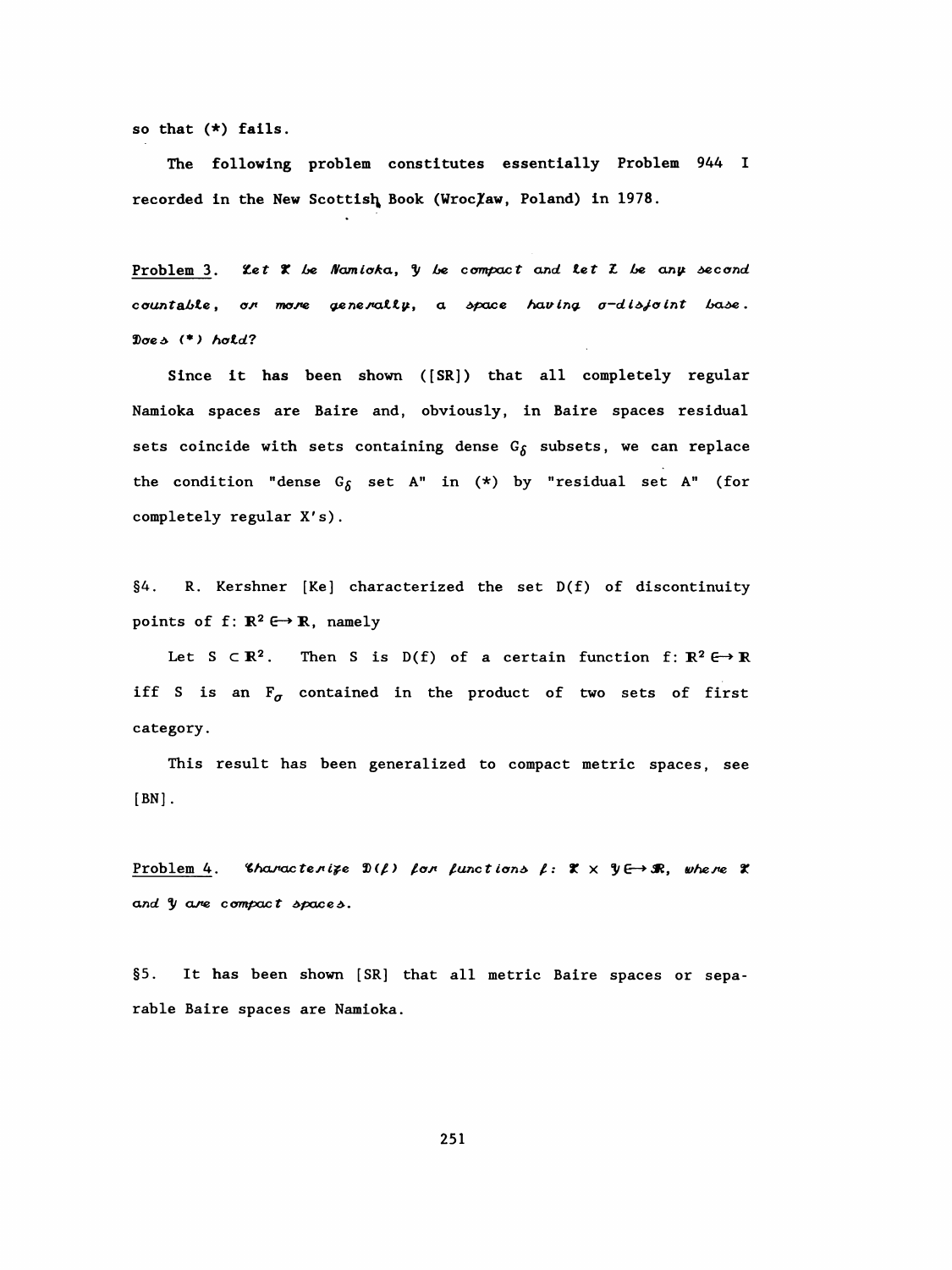Problem 5. What is a natural class of spaces containing all metric and all separable spaces such that Namioka and Baire spaces coincide?

 $§6.$ In his remarkable paper [Na] I. Namioka asked (Remarks 1.3(b) p. 520) whether every - what we call now - Namioka space is Baire. The negative answer was provided by M. Talagrand  $[T2]$  see  $\S7$ . In the same article the following spectacular problem was posed:

Problem 6. (M. Talagrand) Let X be Baire, y be compact and let  $\ell:\mathbb{X}\times\mathbb{Y}\in\mathbb{Y}$   $\mathbb{R}$ . Is  $\ell(\ell)$   $\neq$   $\neq$  ?

Remark 6. If one assumes additionally in Problem 6 that Y is  $\ell$  inst countable, then the positive answer has been shown in [LP2] even for a larger class of functions  $f:X \times Y \rightarrow \mathbb{R}$  namely, it is enough that all x-sections  $f_x$  are continuous (with the exception, possibly, of a first category set), and all its y-sections  $f_y$  are quasi-continuous (= inverse image of every open set in the range is contained between an open set and its closure in the domain space; such functions, as shown by S. Marcus, do not have to be Lebesgue measurable!) compare also [PW].

§7. Let us recall that a topological space X is called  $\mathcal{B}\mathcal{L}$ umberg<sup>1)</sup> if for every function  $f: X \rightarrow \mathbb{R}$  there is a dense subset D of X such that f restricted to D is continuous (on D). It is known [BG] that for metric spaces:

<sup>1)</sup> In 1922 H. Blumberg showed that **R** has the mentioned property.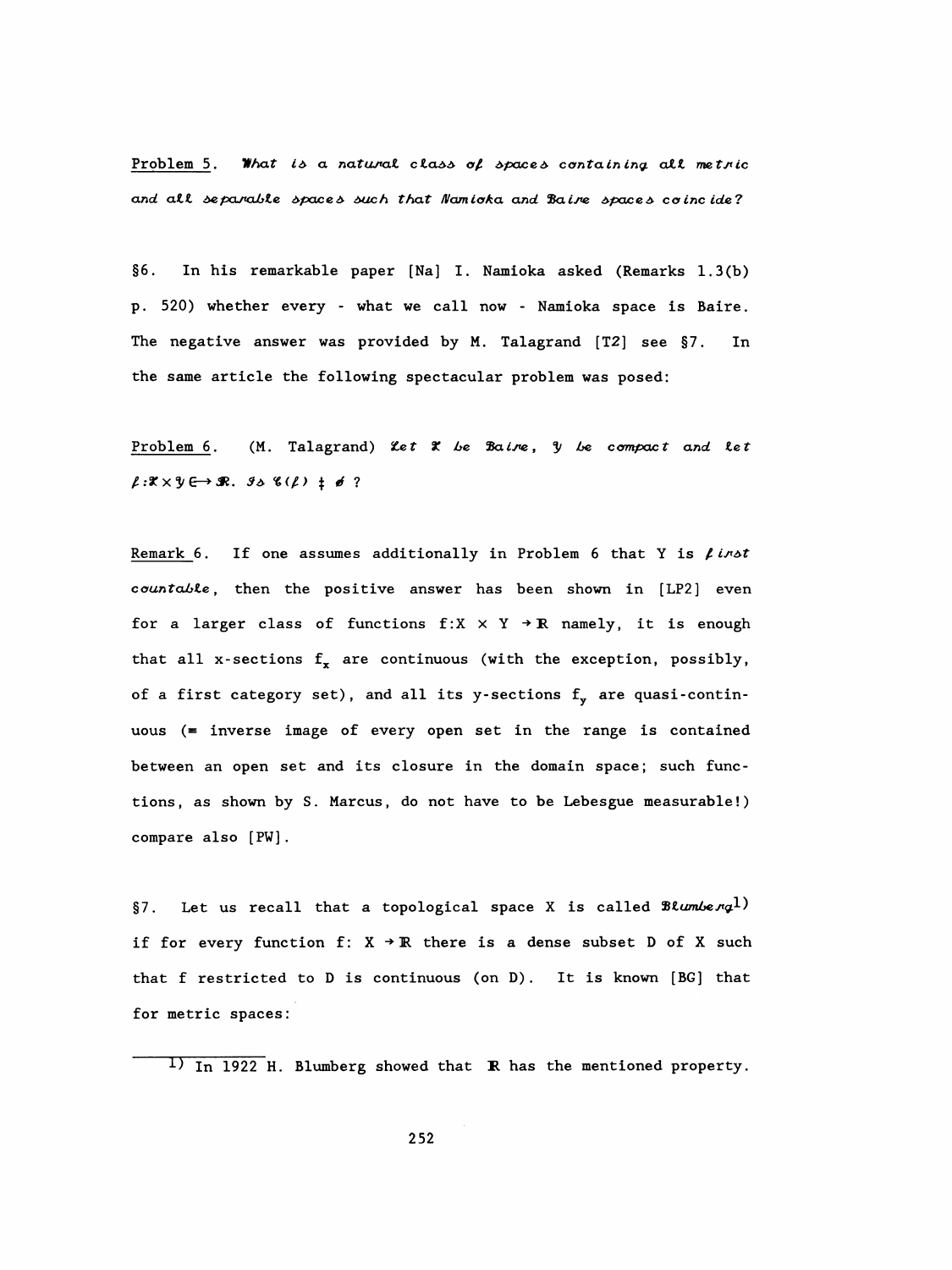X is Blumberg iff X is Baire (iff X is Namioka, see [SR]).

 H. E. White, Jr. [Wh] proved that there is a Baire space that is not Blumberg. M. Talagrand [T2] has showed that there is an  $\alpha$ favorable space (hence Baire) which is not Namioka.

If X or Y is a metrizable space then every f:  $X \times Y \rightarrow \mathbb{R}$  is the pointwise limit of a sequence of continuous functions<sup>1</sup>), we shall write then  $f \in B_1$   $(X \times Y)$ . Consequently, if the pointwise compact subsets of  $C(X)$  are metrizable, then every f:  $X \times Y \rightarrow \mathbb{R}$  belong to  $B_1(X \times Y)$ , Y being compact<sup>2</sup>). Very recently G. Vera [Ve] extended these results. Following him we will say that a topological space X is Moran space (see [Mo]) if every f: X  $\times$  Y E  $\rightarrow$  R is in B, (X  $\times$  Y), Y being any compact space.

In view of §6, and the just presented material we have:

 Problem 7. What are the relationships in the class of Baire spaces between Namioka, Blumberg, Moran, Sierpiński spaces (defined in Problem 1) and spaces X for which Talagrand's problem has a positive solution.

Remark 7. The question whether every Baire Moran space is Namioka was posed in by G. Vera [Ve] and has been answered, in positive, by him in his recent article "Vector-valued first Baire class functions" .

<sup>1)</sup> See [Ru], compare [En] and further discussion in [Pt] p. 299.

<sup>2)</sup> It happens, for example, if X is the support of some Borel measure and has a dense  $\sigma$ -compact subset [Ru].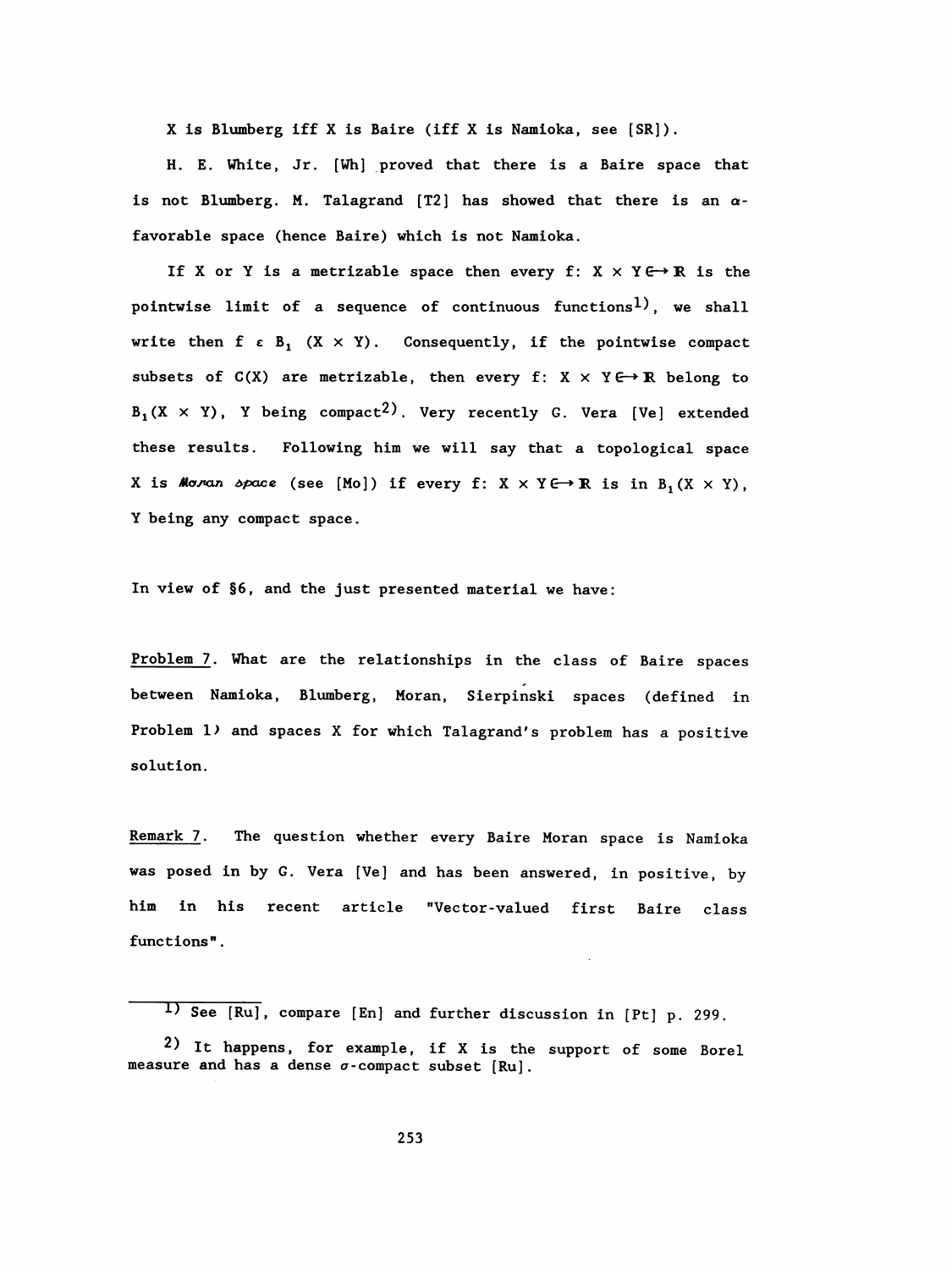§8. It is known ([CT], [B2]) that if Y is second countable, and M is metric, then:

(\*\*) for every separately continuous function

f:  $XXY \rightarrow M$  there exists a residual set

 $A \subset X$  such that  $A \times Y \subset C(f)$ .

(i) Be aware of the fact, that if Y is  $\ell$  inst countable (even metric complete) and  $M - R$ , then  $(**)$  does not have to be true even in the case if X is the closed unit interval  $[0,1]!$  -  $[Bl]$  see  $[Pt]$ , Ex. 6.14 p. 313.

(ii) Also, if the space Y is assumed only to have a countable network<sup>1</sup>), which implies that Y is hereditarily Lindelöf and hereditarily separable, then again (\*\*) does not have to hold, (see  $[T1]$ , Remark (b), p. 241, see also  $[LP1]$ , comments following Example 1, p. 288); see also [Pt] , Ex. 6.13 p. 311.

Following [LP1] we say that a space Y is  $\circ \sigma$ -Namioka<sup>2</sup>) if for every Namioka space X condition (\*) of §3 holds.

<sup>1)</sup>A family  $\mathcal{R}$  -  $(N_s)_{s \in S}$  of subsets of a space X is called a network if for every  $x \in X$  and for every neighborhood U of  $x$ , there is  $s_0 \in S$ , such that  $x \in N_{s_0} \subset U$ .

 $2)$ This term has been used independently by G. Debs in a different sense, namely to denote these Y's, such that for any Baire space X (\*) holds. The class of Debs' co -Namioka spaces, denoted usually by N\*, contains all Çprsòn- compact spaces. Re cently, R. Deville [De] showed that N\* contains all the compacts  $[0,\Gamma)$  ( $\Gamma$ -an ordinal), and all scattered compact K's such that  $K^{(\Omega)}$  -  $\phi$ , where  $\Omega$  is the first uncountable ordinal. He asked also whether N\* contain all scattered compact spaces.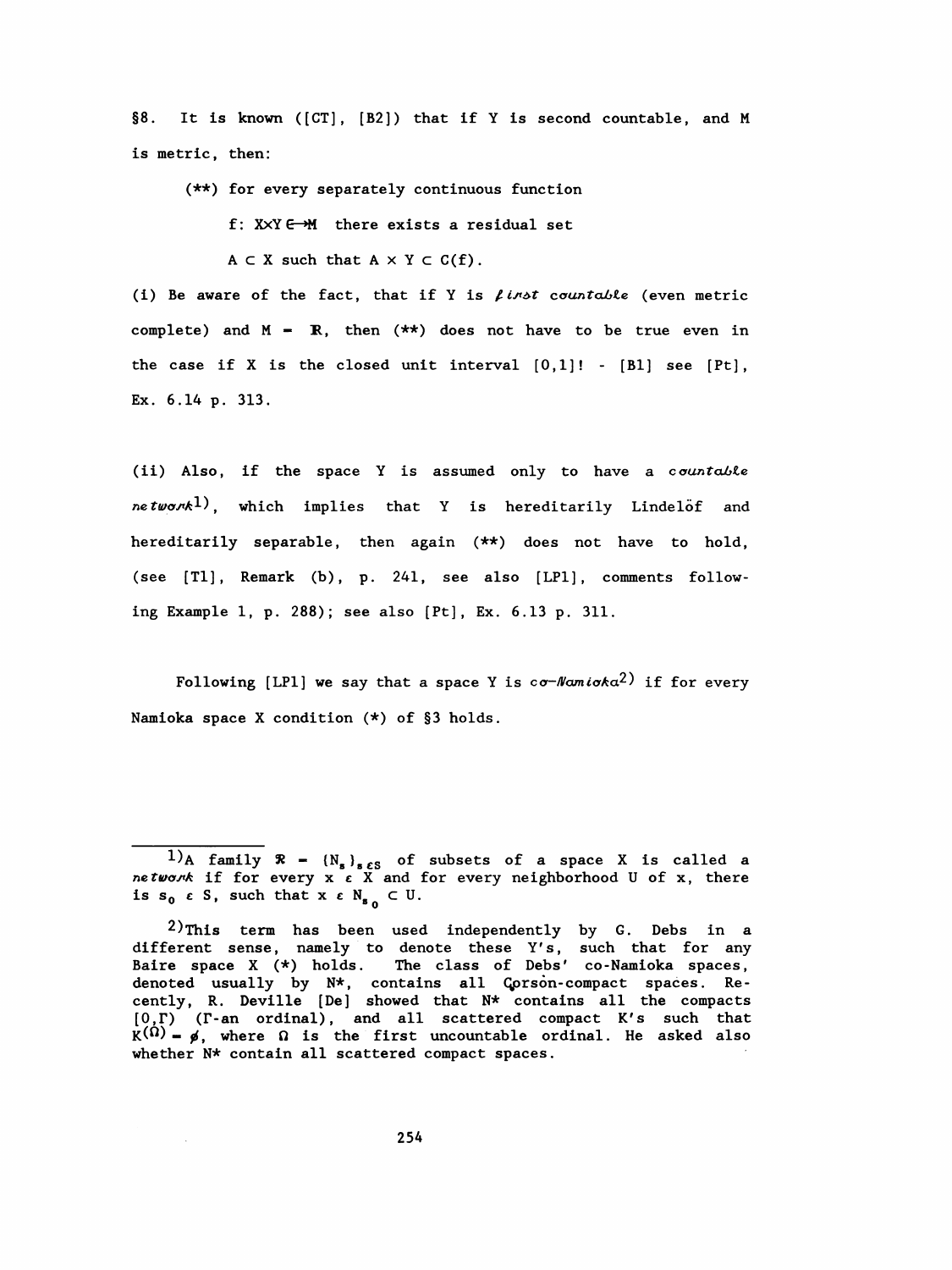Well, by the definition, compact spaces are co-Namioka. We have shown [LP1] Theorem, p. 289, that  $k_{\omega}$ -spaces are co-Namioka rel (LC), LC denotes the class of locally compact spaces, that is; if X is any locally compact space, Y is a  $k_{\omega}$ -space, then  $(*)$  of §3 is true.

Further, every locally compact  $\sigma$ -compact space is co-Namioka. It easily follows from [CT] and [B2] that all second countable spaces are co-Namioka.

The space Y of (i) serves as an example of a complete metric, locally compact space which is not co-Namioka.

Likewise, Y of (ii) illustrates that not all hereditarily Lindelof and hereditarily separable spaces must be co-Namioka.

## Problem 8. Characterize co-Namioka spaces.

 $§9.$ Although as yet the class of Namioka spaces has not been characterized (internally), there is a need for the determination of permanence properties of Namioka spaces. Some invariants have already been discovered in [HJT], however the following problem is still open.

Problem 9. (R. Hansell  $[H1]$ ) If  $X$  is closed-hereditarily Baire and Namioka, is every nonempty closed subspace of X Namioka? Are dense  $\mathscr{G}_{\delta}$  subspaces of Namioka spaces Namioka? What other permanence properties Namicka spaces have?

Acknowledgement: I would like to express words of thanks to my friends and colleagues, Professor M. Talagrand and Professor R. W. Hansell for their helpful comments and suggestions.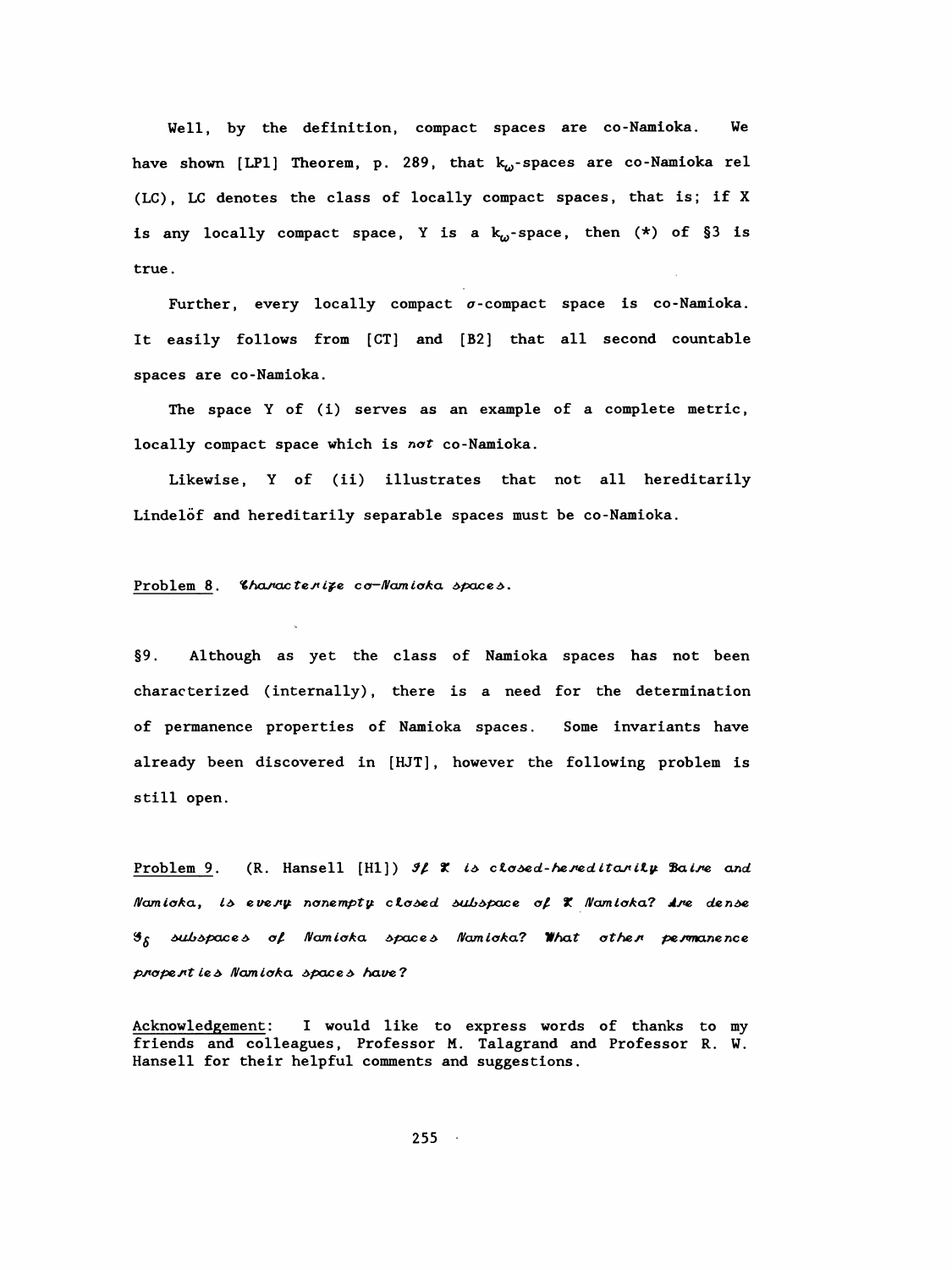Also, the author acknowledges the support from Youngstown State University; when this article was written he was 1988-89 YSU Research Professor. I would like to thank the referee for pointing out the paper by R. Deville and the recent article by G. Vera.

## References

- [BG] Bradford, J. C., Goffman, C., Metric spaces in which Blumberg's theorem holds, Proc. Amer. Math. Soc. 11(1960), 667-670, MR 26 #3832.
- [BN] Breckenridge, J. C., Nishiura, T., Partial continuity, quasi continuity and Baire spaces. Bull. Inst. Math. Acad. Sinica 4(1976), no. 2, 191-203, MR 58 #24174.
- [Bl] Brown, J. B., Oral communication, Fall 1983.
- [B2] \_\_\_\_\_\_\_\_\_, \_\_\_\_\_\_\_\_\_\_, Spring 1984.
- \_\_, Z. Piotrowski, Co-Blumberg spaces, Proc. Amer.  $[BP]$ Math. Soc. (1986), 683-688, MR 87b:54012.
- [De] DeVille, R., Convergence ponctuelle et uniforme sur un espace compact, Université de Paris VI, preprint.
- [CT] Calbrix, J., Troallic, J. P., Applicationes séparément continues, C. R. Acad. Sci. Paris 288(1979), 647-648, MR 80 #54009 .
- [Ch] Christensen, J.P.R., Joint continuity of separately continuous functions, Proc. Amer. Math. Soc. 82(1981), 455-461, MR 82 #54012.
- [Co] Comfort, W. W. , Functions linearly continuous on a product of Baire spaces, Boll. Un. Mat. Ital., 20(1965), 128-134, MR 31, #3549.
- [En] Enge Iking, R. , On Borei sets and B-measurable functions in metric spaces. Annales. Soc. Math. Polon. (Comm. Math.) 10(1967), 145-149, MR 35 #66.

Goffman, C., see Bradford, J. C.

- [GN] Goffman, C. , Neugebauer, C. J., Linearly continuous functions, Proc. Amer. Math. Soc., 12(1961), 997-998, MR 25 #151.
- [H1] Hansell, R. W., letter of 21 November 1986.
- Sums, products and continuity of Borel maps in  $[H2]$ <sub>-</sub> nonseparable metric spaces (preprint) .
- \_\_\_\_, Jayne, J. E., Talagrand, M., First class  $[HJT]$  \_\_ selectors for weakly upper semi -continuous multivalued maps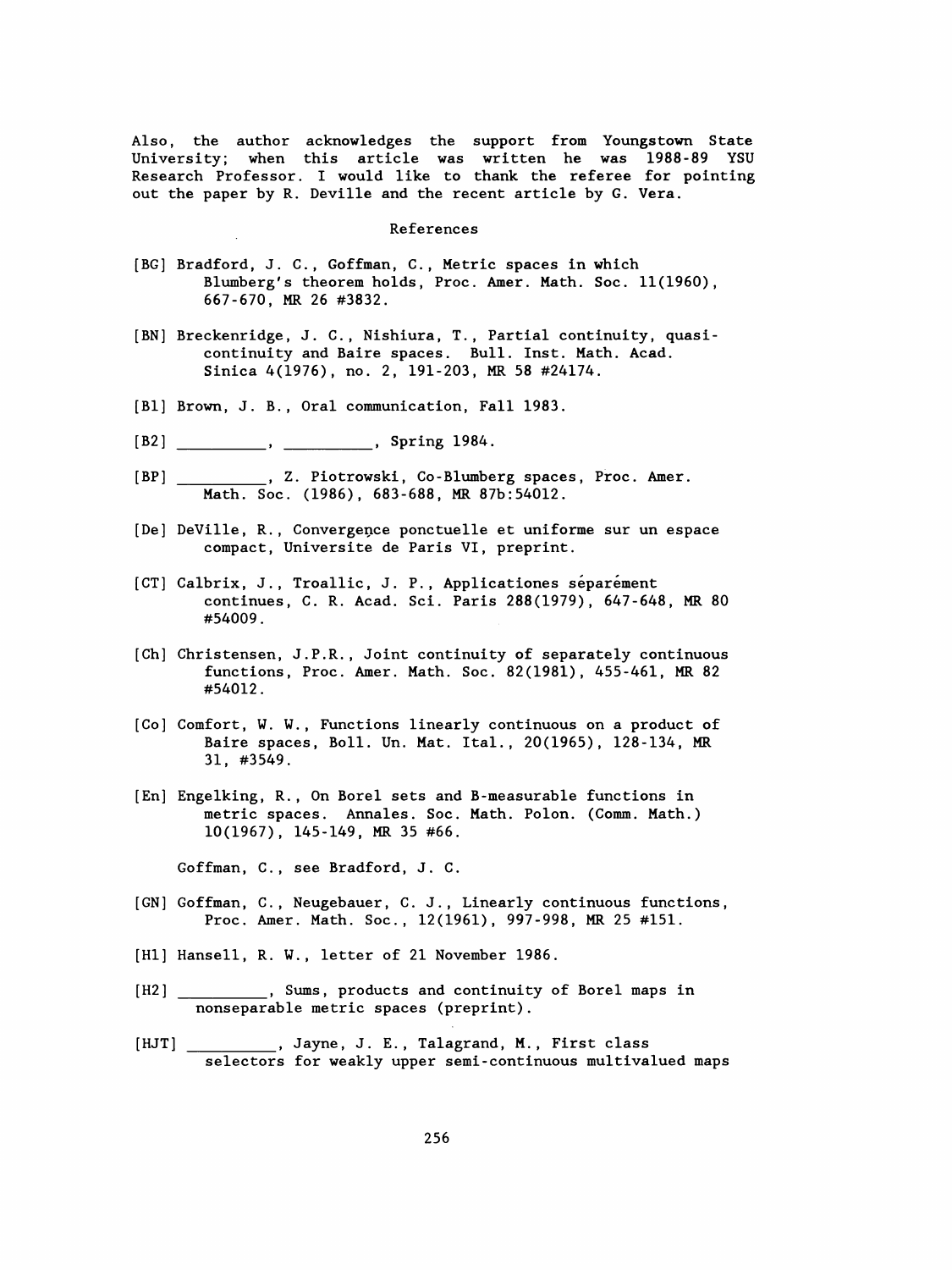in Banach spaces, J. Reine Angew. Mathematik 361(1985), 201-220, MR 87m: 54059a.

Jayne, J. E., see Hansell, R. W. [HJT].

- [Ke] Kershner, R., The continuity of functions of many variables, Trans. Amer. Math. Soc. 53(1943), 83-100, MR 4, 153.
- [LP1] Lee, J. P., Piotrowski, Z., A note on spaces related to Namioka spaces. Bull. Austral. Math. Soc. 31(1985), 285- 292, MR 87b: 54009.
- [LP2] ..., Another note on Kempisty's generalized continuity, Internat. J. Math. & Math. Soc. 11(1988), 657-664.
- [Mc] McCoy, R. A., Separately continuous functions, Amer. Math. Monthly, 85(1978), 199.
- [Mo] Moran, W., Separate continuity and supports of measures J. London Math. Soc. 44(1969), 320-324, MR 38 #4642.
- [Na] Namioka, I., Separate continuity and joint continuity, Pacific J. Math. 51(1974), 515-531, MR 51 # 6693.

Neugebauer, C. J., see Goffman, C. , [GN] .

A class of functions determined by dense sets,  $[Ne]$ Archiv der Mathematik 23(1961), 206-209.

Nishiura, T., see Breckenridge , J. C., [BN].

Piotrowski, Z., see Brown, J. B. , [BP].

 $S = \begin{bmatrix} . & . & . & . \\ . & . & . & . \\ . & . & . & . \end{bmatrix}$  see Lee, J. P., [LP1] and [LP2].

- [Pt] \_\_\_\_\_\_\_\_\_\_, Separate and joint continuity, Real Analysis Exchange, 11(1985-86), 293-322, MR 87i:01042.
- [PS] , Szymański, A., Concerning Blumberg's theorem,<br>Houston J. Math. 10(1984), 109-115, MR 85b: 54025.
- $[$  PW  $]$   $\quad$ (preprint) .
- [Ru] Rudin, W. , Lebesgue first theorem, Math. Analysis and Applications, Part B. Edited by L. Nachbin, Adv. in Math. Supplem. studies 7B. Academic Press (1981), 741-747, MR 82k: 28006.
- [SR] Saint Raymond, J., Jeux topologiques et espaces de Namioka, Proc. Amer. Math. Soc. 87(1983), 499-504, MR 83m #54060.
- [Si] Sierpinski, W., Sur une propriete de fonctions de deux